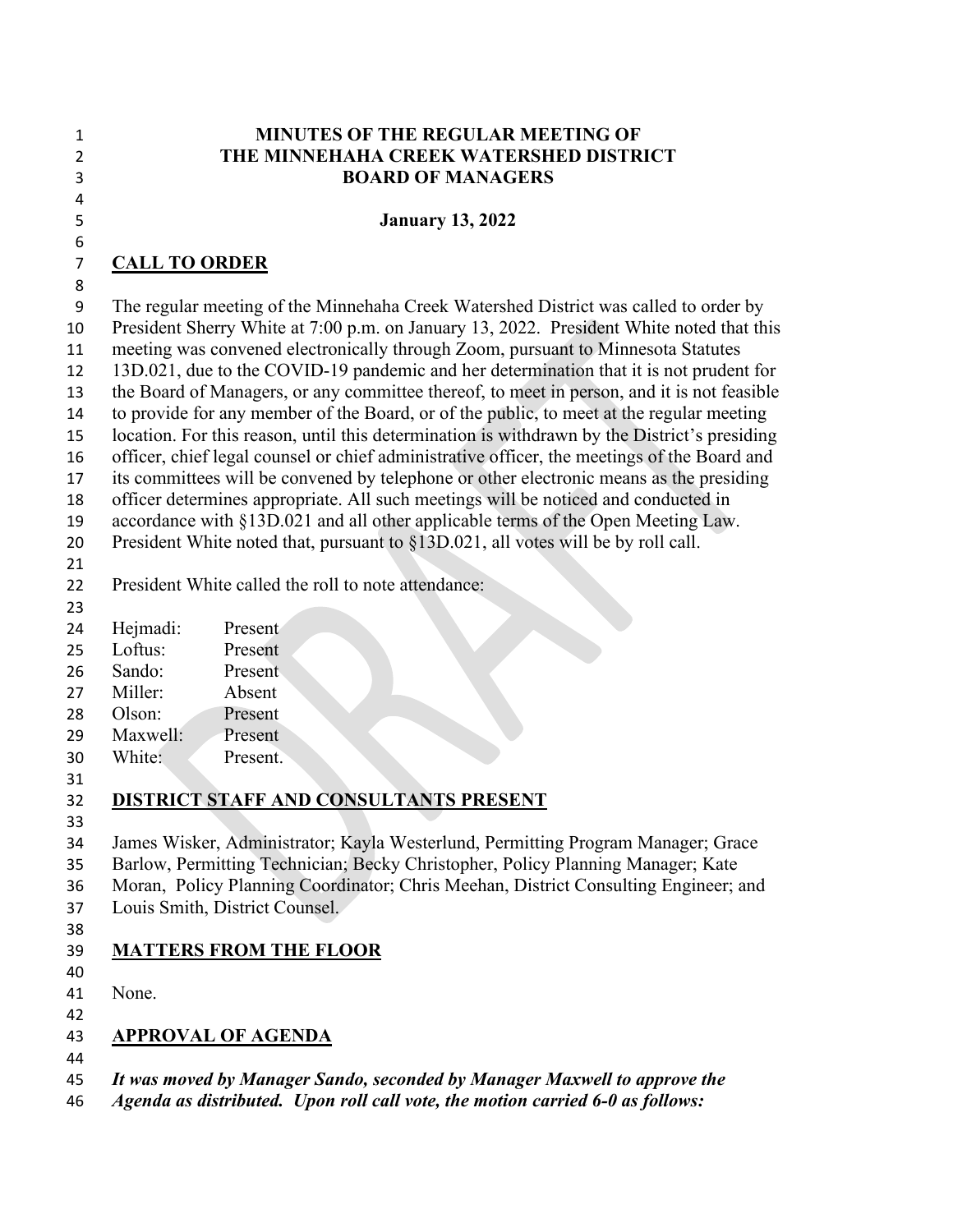- Hejmadi: Aye
- Loftus: Aye
- Sando: Aye
- Miller: Absent
- Olson: Aye
- Maxwell: Aye White: Aye
- 

### **INFORMATION ITEMS**

Introduction of New Staff

Mr. Wisker introduced Ms. Kayla Westerlund as the new Permitting Program Manager.

- Ms. Westerlund reviewed her background and interest in the work of the District. The
- managers welcomed Ms. Westerlund to the District.
- 

## **CONSENT AGENDA**

 *It was moved by Manager Hejmadi, seconded by Manager Loftus, to approve the items on the Consent Agenda consisting of approval of the December 16, 2021 Board meeting minutes; the General Checking Account consisting of checks 41775 through 41800 in the amount of \$252,537.51; electronic funds withdrawals in the amount of \$6,127.18; manager per diems and reimbursement direct deposits in the amount of \$7,531.44; employee reimbursements - direct deposits in the amount of \$118.40; and payroll electronic funds withdrawals & disbursements in the amount of \$69,637.94; for Total General Checking expenses of \$335,952.47; the surety checking account bank service charge totaling \$30.00; and adoption of the following resolution: Resolution 21-001: Approval of District Funds Depository: NOW, THEREFORE, BE IT RESOLVED that the Minnehaha Creek Watershed District Board of Managers hereby names Bremer Bank as the 2022 official depository of District Funds for its four bank accounts; Resolution 21-002: Approval of District Depository of Noncash Financial Assurances: NOW, THEREFORE, BE IT RESOLVED that the Minnehaha Creek Watershed District Board of Managers hereby names Smith Partners as the 2022 official depository of noncash financial assurances for the District; Resolution 21-003: Approval of Official District Newspaper*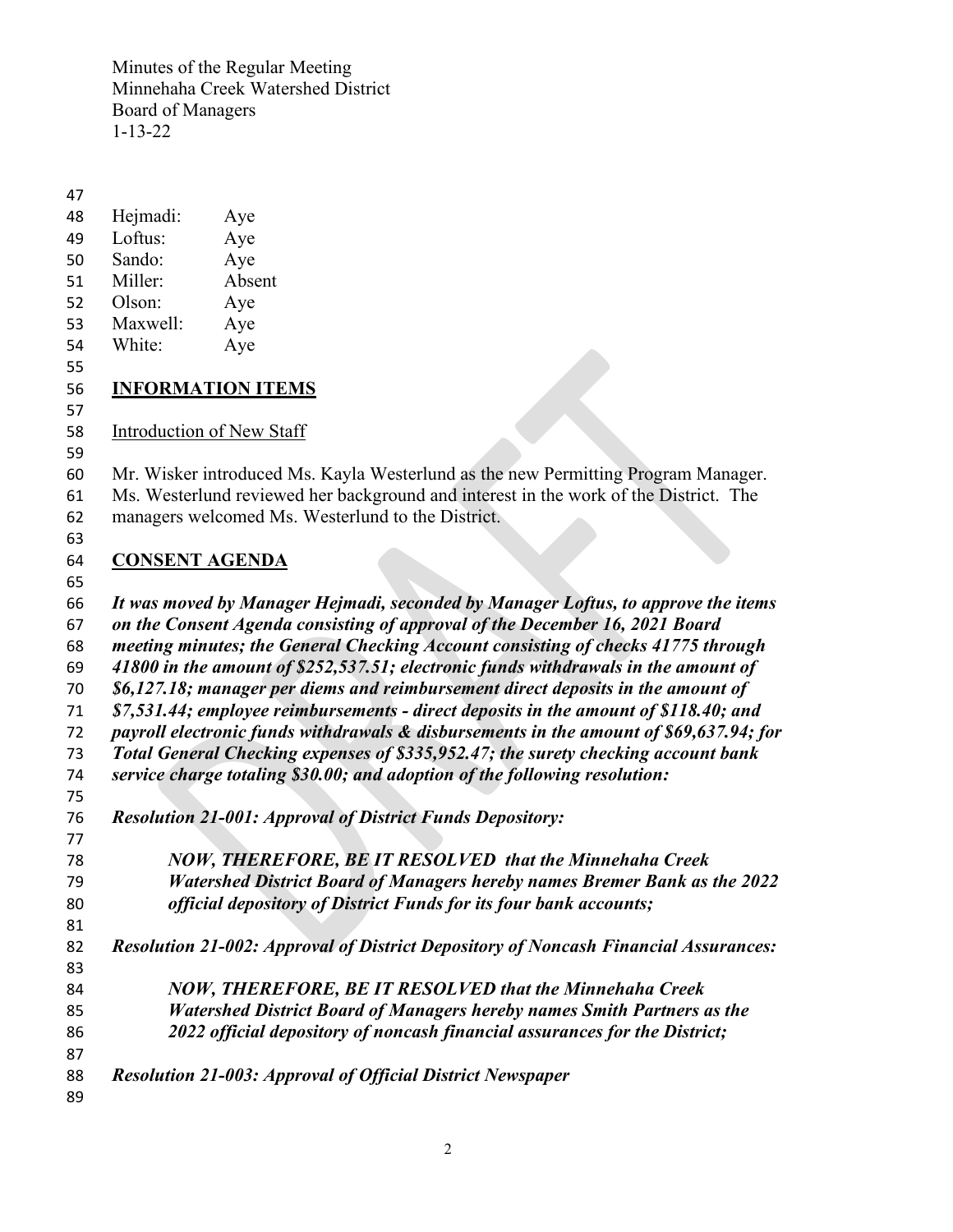| 90  |                                                                                | <b>NOW, THEREFORE, BE IT RESOLVED that the Minnehaha Creek</b>                          |  |
|-----|--------------------------------------------------------------------------------|-----------------------------------------------------------------------------------------|--|
| 91  | <b>Watershed District Board of Managers: hereby designates</b>                 |                                                                                         |  |
| 92  | the Star Tribune as the official newspaper of the District for 2022; and       |                                                                                         |  |
| 93  |                                                                                |                                                                                         |  |
| 94  | <b>Resolution 21-004: Approval of District Fee Schedule:</b>                   |                                                                                         |  |
| 95  |                                                                                |                                                                                         |  |
| 96  |                                                                                | <b>NOW, THEREFORE, BE IT RESOLVED that the Minnehaha Creek</b>                          |  |
| 97  | <b>Watershed District Board of Managers hereby approves the following 2022</b> |                                                                                         |  |
| 98  | District fee schedule.                                                         |                                                                                         |  |
| 99  |                                                                                |                                                                                         |  |
| 100 | <b>2022 District Fee Schedule</b>                                              |                                                                                         |  |
| 101 |                                                                                |                                                                                         |  |
| 102 | District professional staff*                                                   | \$65.51                                                                                 |  |
| 103 | District administrative staff*                                                 | \$46.69                                                                                 |  |
| 104 | <b>Consulting Engineer/Technician</b>                                          | <b>\$ Contracted Rate</b>                                                               |  |
| 105 | <b>District Counsel</b>                                                        | <b>\$ Contracted Rate</b>                                                               |  |
| 106 | <b>Permit Application Fee</b>                                                  | \$10.00                                                                                 |  |
| 107 | $B\&W$ Copy Costs (8½ x 11 page)                                               | $$0.25 + actual staff time$                                                             |  |
| 108 | Color Copy (8½ x 11 page)                                                      | $$1.00 + actual staff time$                                                             |  |
| 109 | <b>Electronic Records</b>                                                      | <b>\$</b> cost of production                                                            |  |
| 110 |                                                                                |                                                                                         |  |
| 111 | District expenses for postage, mailing labels, contracted services, and other  |                                                                                         |  |
| 112 | miscellaneous services will be billed at cost.                                 |                                                                                         |  |
| 113 | The "Application Fee" applies to all permits, including fast track permits.    |                                                                                         |  |
| 114 |                                                                                |                                                                                         |  |
| 115 | <i>*Blended/burdened professional rate.</i>                                    |                                                                                         |  |
| 116 |                                                                                |                                                                                         |  |
| 117 | Upon roll call vote, the motion carried 6-0 as follows:                        |                                                                                         |  |
| 118 |                                                                                |                                                                                         |  |
| 119 | Hejmadi:<br>Aye                                                                |                                                                                         |  |
| 120 | Loftus:<br>Aye                                                                 |                                                                                         |  |
| 121 | Sando:<br>Aye                                                                  |                                                                                         |  |
| 122 | Miller:<br>Absent                                                              |                                                                                         |  |
| 123 | Olson:<br>Aye                                                                  |                                                                                         |  |
| 124 | Maxwell:<br>Aye                                                                |                                                                                         |  |
| 125 | White:<br>Aye                                                                  |                                                                                         |  |
| 126 |                                                                                |                                                                                         |  |
| 127 | <b>BOARD, COMMITTEE AND TASK FORCE REPORTS</b>                                 |                                                                                         |  |
| 128 |                                                                                |                                                                                         |  |
| 129 |                                                                                | President's Report: President White reported on recent meetings held with the 325 Blake |  |
| 130 | Road liaisons and briefings with city council members and Hennepin County      |                                                                                         |  |
| 131 | Commissioners.                                                                 |                                                                                         |  |
| 132 |                                                                                |                                                                                         |  |
|     |                                                                                |                                                                                         |  |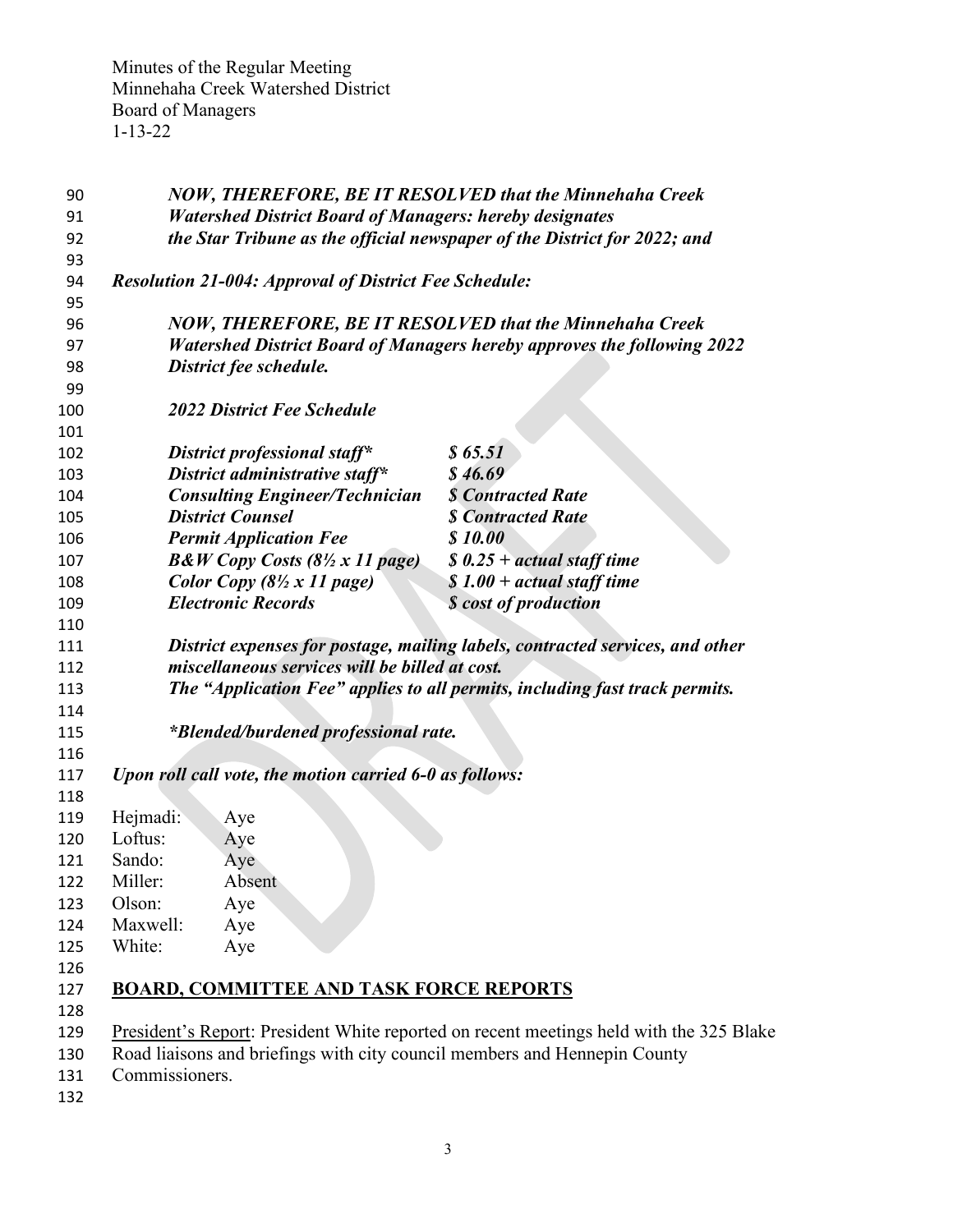- Operations and Programs Committee: Manager Loftus reported that the committee
- received a presentation from Mr. Wisker on the climate action framework.
- 
- Upcoming Meeting and Event Schedule: President White directed the managers to the
- meetings listed on the agenda and noted that Manager Loftus will be attending the Metro
- MAWD meeting on January 18 and Manager Maxwell will be attending the Citizens
- Advisory Committee on January 19.
- 

## **PERMITS REQUIRING A VARIANCE OR DISCUSSION**

- Permit 21-113: City of Shorewood Smithtown Pond Project
- 

Ms. Grace Barlow appeared before the Board of Managers to review the permit

application. She noted that it was before the Board of Managers at the request of a

member of the public. She reviewed the project location, area drainage patterns,

concerns with flooding and erosion, and the proposed project to construct ponds to

address these issues. Ms. Barlow noted the concerns expressed about the project,

including loss of trees and vegetation, lack of data on flow and pollutant loading and

- reliance on modeling for project design.
- 

 Mr. Alan Yelsey appeared before the Board of Managers and described his concerns at length, including the following: adequacy of notice of the meeting; lack of city response to data requests; and merits and design concerns with the project including reliance on models instead of monitoring data, cost/benefit, and intrinsic value of the site in its current state. Mr. Wisker reviewed those concerns and noted that the focus for the MCWD is review of the application under its applicable rules. Mr. Andrew Budde appeared on behalf of the City of Shorewood to note the purpose of the project and his availability to answer any questions. Mr. Yelsey stated that he felt that approving the application was contrary to the MCWD's guiding principles and again noted the city's failure to respond to his data requests. Mr. Smith noted that the project is proposed to serve as a regional stormwater management facility in the future to provide treatment for future projects and therefore counsel recommended one additional condition #3 as follows: "The City must apply to the District for a permit for the Strawberry Road improvements and any other future project intending to use the Smithtown Pond Project facilities to meet compliance requirements, for review in accordance with this approval." *It was moved by Manager Maxwell, seconded by Manager Olson to approve the permit application as recommended by staff with the additional Condition #3 as recommended by counsel.* In response to a question from Manager Maxell, Mr. Wisker and Mr. Budde reviewed the notice provided of the permit application, and Mr. Budde reviewed the

timing for the project and pending permit from the U.S. Army Corps of Engineers.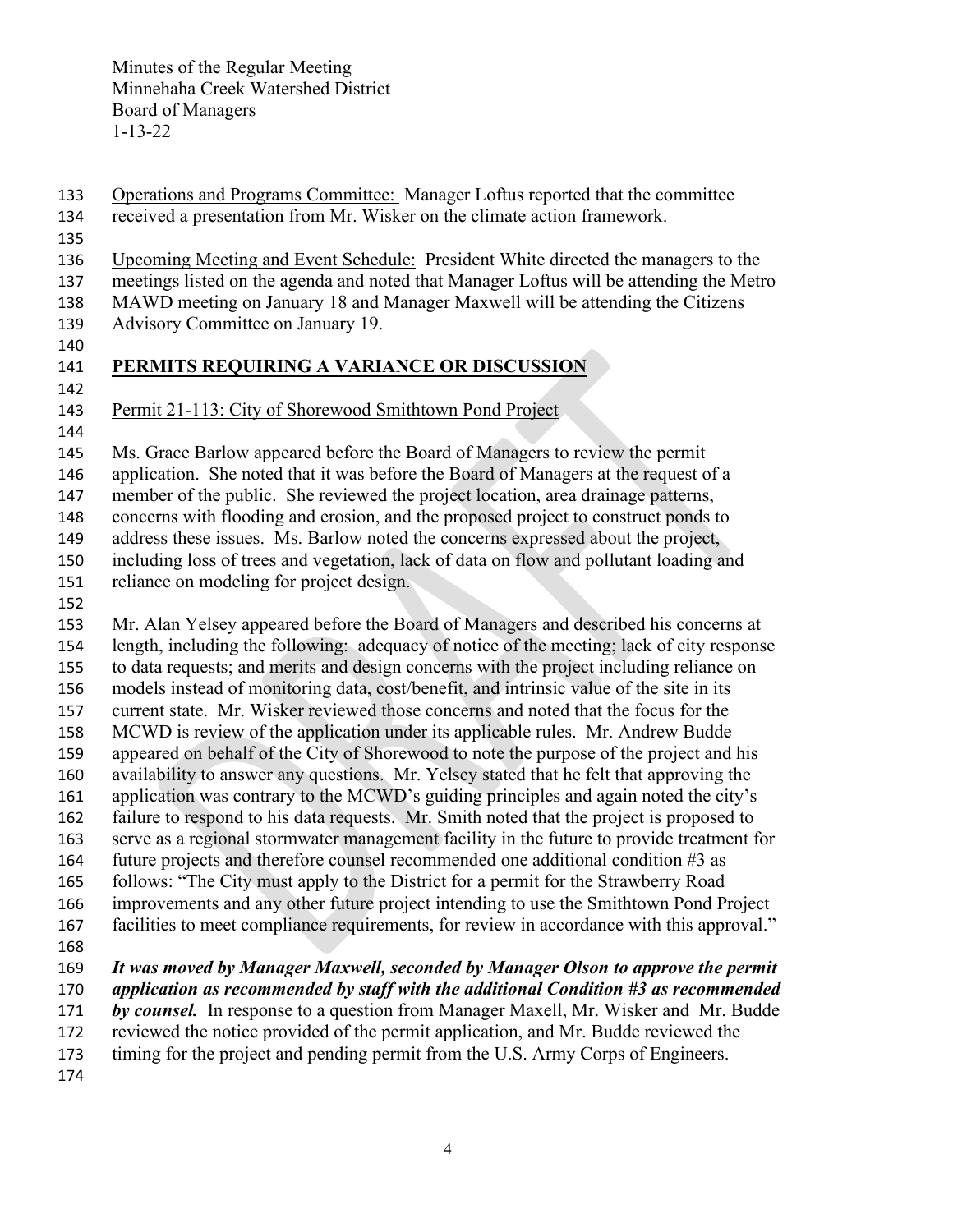In response to a question from Manager Hejmadi, Mr. Meehan provided his review of the application pursuant to MCWD rules, design standards, reliance of models in stormwater facility design, and stated that the project meets requirements and is in an appropriate location for a regional solution of stormwater issues. *Following discussion, upon roll call vote, the motion carried 5-1 as follows: Hejmadi: Aye Loftus: Aye Sando: Aye Miller: Absent Olson: Aye Maxwell: Nay White: Aye* **ACTION ITEMS** 191 Election of Board Officers and Appointment of Committee Assignments *Manager Maxwell nominated Sherry White for President. There being no further nominations, upon roll call vote, Sherry White was elected President by a vote of 6-0 as follows:* Hejmadi: Aye Loftus: Aye Sando: Aye Miller: Absent Olson: Aye Maxwell: Aye White: Aye *Manager Maxwell nominated William Olson for Vice President, and Manager Hejmadi seconded the nomination. There being no further nominations, upon roll call vote, William Olson was elected Vice President by a vote of 6-0 as follows:* Hejmadi: Aye Loftus: Aye Sando: Aye Miller: Absent Olson: Aye Maxwell: Aye White: Aye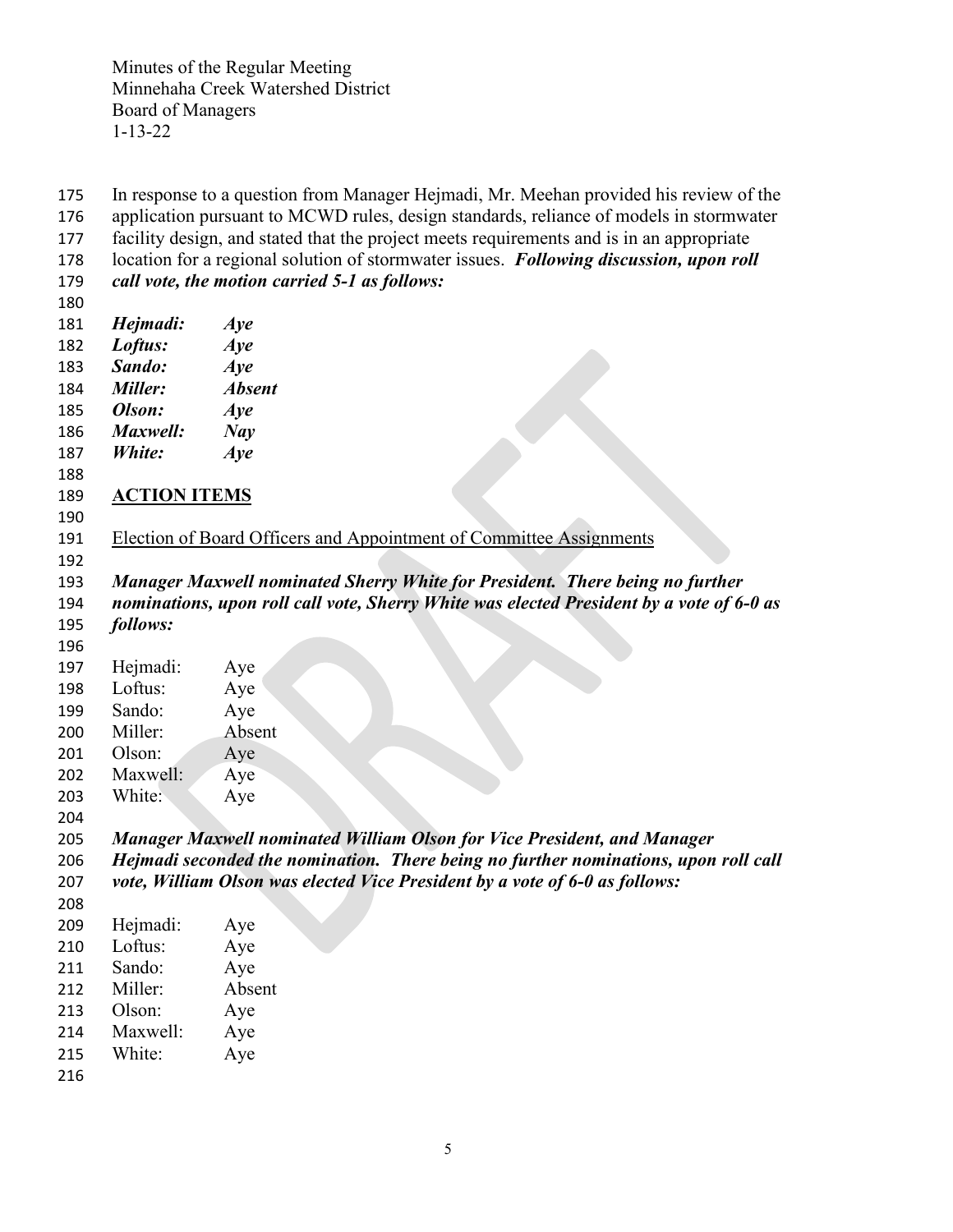```
217 Manager Hejmadi nominated Jessica Loftus for Treasurer, and Manager Maxwell 
218 seconded the nomination. There being no further nominations, upon roll call vote, 
219 Jessica Loftus was elected Treasurer by a vote of 6-0 as follows:
220
221 Hejmadi: Aye
222 Loftus: Aye
223 Sando: Aye
224 Miller: Absent
225 Olson: Aye
226 Maxwell: Aye
227 White: Aye
228
229 Manager Hejmadi nominated Eugene Maxwell for Secretary. There being no further
230 nominations, upon roll call vote, Eugene Maxwell was elected Secretary by a vote of 6-
231 0 as follows:
232
233 Hejmadi: Aye
234 Loftus: Aye
235 Sando: Aye
236 Miller: Absent
237 Olson: Aye
238 Maxwell: Aye
239 White: Aye
240
241 President White appointed Managers Miller, Maxwell and Sando to serve on the Policy 
242 and Planning Committee, and Managers Loftus, Olson, and Hejmadi to serve on the 
243 Operations and Programs Committee. It was moved by Manager Olson, seconded by 
244 Manager to confirm these appointments. Upon roll call vote, the motion carried by a 
245 vote of 6-0 as follows:
246
247 Hejmadi: Aye
248 Loftus: Aye
249 Sando: Aye
250 Miller: Absent
251 Olson: Aye
252 Maxwell: Aye
253 White: Aye
254
255 President White appointed Manager Miller to serve with President White and Manager 
256 Hejmadi as liaisons to the City of Minneapolis and the Minneapolis Park and 
257 Recreation Board. It was moved by Manager Maxwell, seconded by Manager Sando to 
258 confirm this appointment. Upon roll call vote, the motion carried by a vote of 6-0 as
```
*follows:*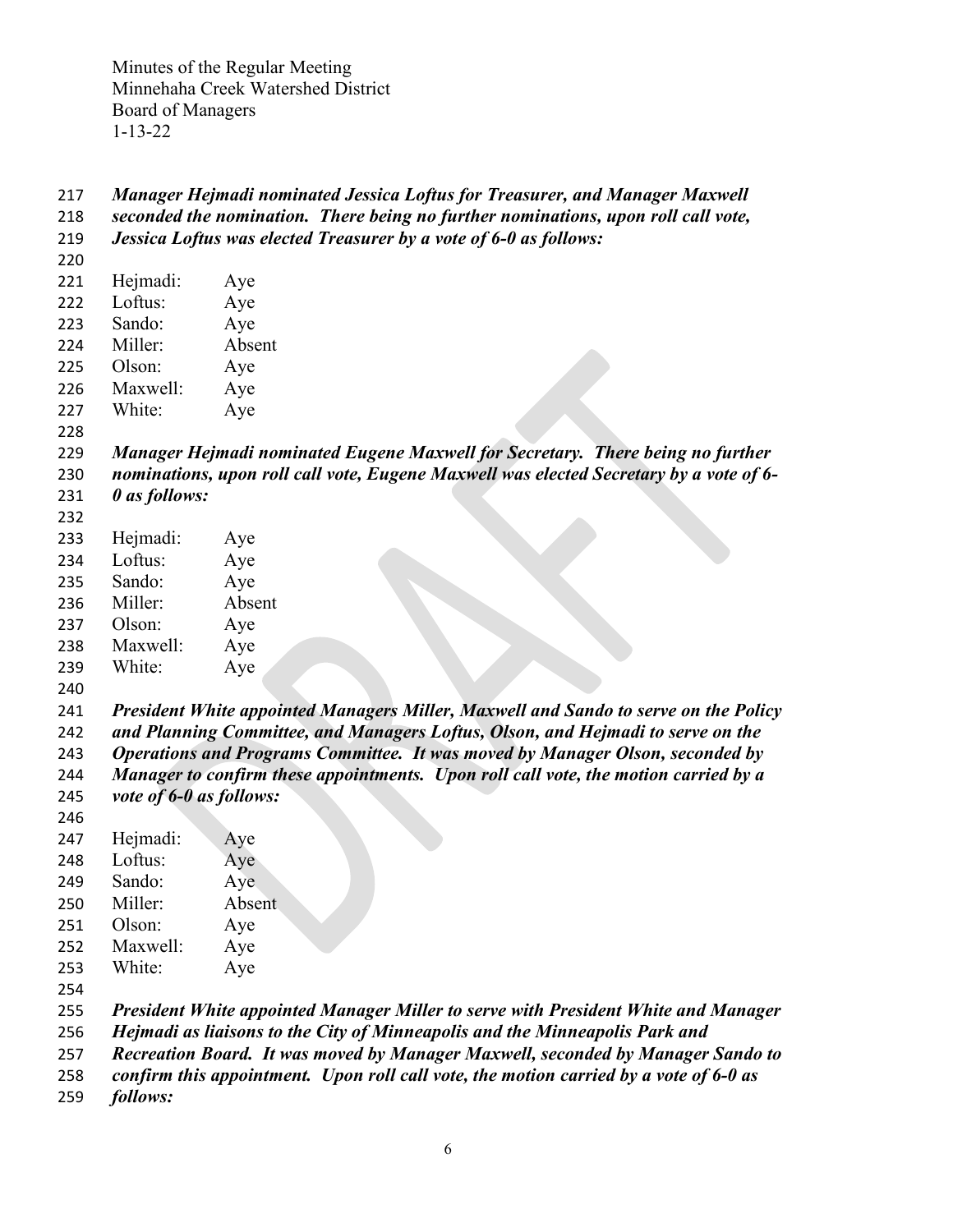Hejmadi: Aye Loftus: Aye Sando: Aye Miller: Absent Olson: Aye Maxwell: Aye White: Aye **BOARD DISCUSSION ITEMS** Responsive Program Name Ms. Becky Christopher and Ms. Kate Moran appeared before the Board of Managers to review updated staff recommendations for the name of the Responsive Program. Ms. Moran noted that following the Board's initial discussion on December 16, further review 276 produced three top names for consideration, and the staff recommends "Land  $\&$  Water Partnership." Each of the managers expressed their support for this recommendation. *It was moved by Manager Sando, seconded by Manager Hejmadi that the program name be "Land & Water Partnership." Upon roll call vote, the motion carried by a vote of 6- 0 as follows:* Hejmadi: Aye Loftus: Aye Sando: Aye Miller: Absent Olson: Aye Maxwell: Aye White: Aye **STAFF UPDATES** Administrator's Report Mr. Wisker reported on the following items: 297 1. The MCWD will host a virtual public meeting to present updated (60%) designs for its stormwater and Greenway project at 325 Blake Road; the comments received at this meeting will be available for the Board's consideration in February;